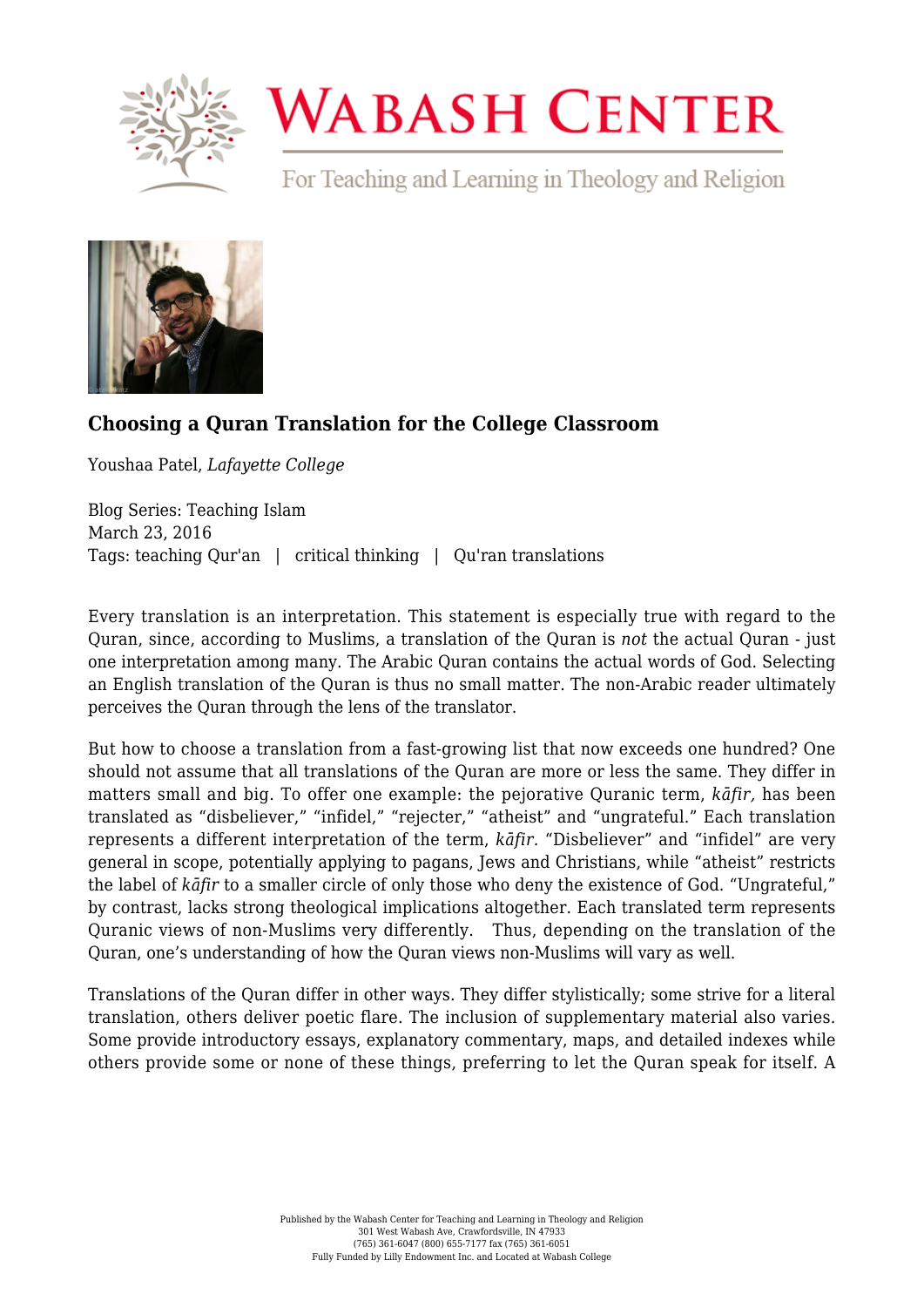translation's availability, cost, quality of print and physical size differ as well. When selecting a Quran translation, all these considerations matter.

Faced with this sprawling list of considerations, the task of choosing a Quran translation is daunting. By considering audience and learning outcomes, however, one can begin to shorten the list of possibilities.

I teach undergraduates at Lafayette College - a secular private liberal arts college in Eastern Pennsylvania. In my course on the Quran, most students are not specialists in Religious Studies or Islam and need no prerequisite to enroll. My students are also religiously diverse. While most are non-Muslim, a few Muslims usually enroll too. The religious make-up of a class matters since some published translations target a Muslim audience, seeking to uphold certain normative claims. My choice of translation is appropriate for a group of religiously diverse students in an academic setting that advances the spirit of critical inquiry.

Before going further, I want to first recommend an indispensable resource for teaching the Quran that scholars of Islam have been using for nearly 20 years. Michael Sells' *Approaching the Qurʾān,* now in its second edition, remains an indispensable primer on the Quran. I use it in both my introductory survey course on Islam and my dedicated course on the Quran. It provides selected translations of the Quran, focusing on the first revelations to Muhammad, which are also the shorter chapters. In addition to an introductory essay, Sells provides informed commentary on his translations. In a few instances, he offers multiple translations of a single chapter, which allow novices to enter the mind of a translator and appreciate the interpretive range of the Quran. In my dedicated course on the Quran, we read through Sells' text before delving into the complete translation.

My perspectives on the best Quran translation for the classroom have evolved, and will continue to evolve as new translations emerge. Where to find a translation that strikes a balance between the literal and lyrical Quran? A translation that closes the cultural gap between the Quran's original historical context and our contemporary one? A translation that is not overly marred by sectarian or ideological bias? A translation that is presentable, affordable, and portable?

When I first began teaching a dedicated course on the Quran in 2014, I considered several reputable translations: Yusuf Ali (1934); Marmaduke Pickthall (1910); A. J. Arberry (1955); Muhammad Asad (1980); Ahmed Ali (1984); Aisha Bewley (1999); Thomas Cleary (2004); Muhammad Abdel-Haleem (2006), Laleh Bakhtiar (2007); Ahmad Zaki-Hammad (2008); A. J. Droge (2013). I found the translations of Y. Ali, Pickthall, and Arberry poetic but anachronistic; Asad and Bakhtiar intelligent but verbose; A. Ali, Bewley and Abdel-Haleem readable but uninspiring; Zaki-Hammad lyrical but prolix and costly; and Cleary poetic and lucid, but sadly unavailable in print. Although not without its flaws, I chose *The Qurʾān: A New Annotated Translation* by A.J. Droge.

In my course on the Quran, I emphasize Quranic intertextuality; students read sections of the Quran alongside relevant sections of the Bible. I think this comparative approach makes the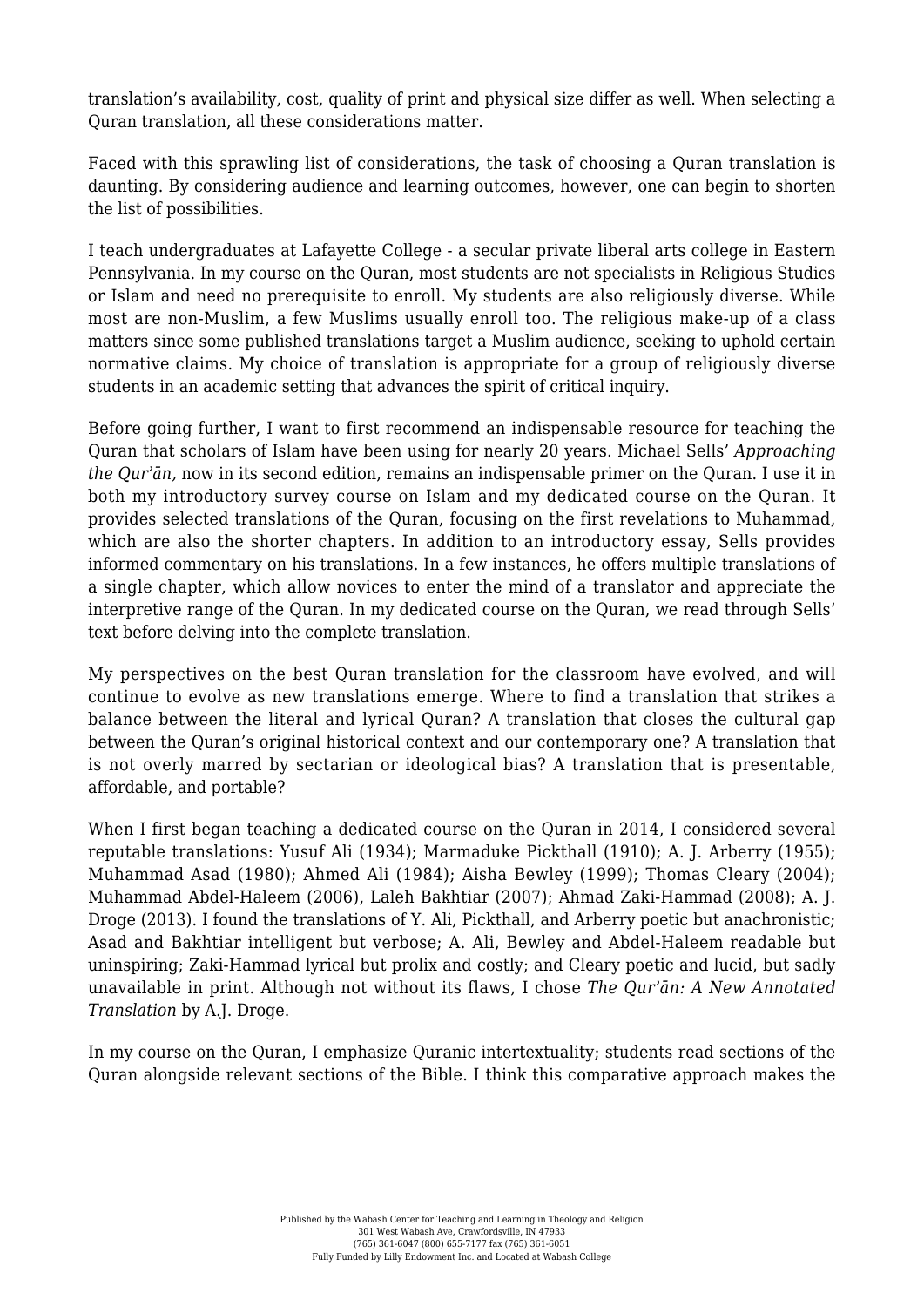Quran less strange to a religiously diverse classroom of students who are more familiar with Judaism and Christianity. Droge's footnotes draw parallels between verses in the Quran and the Bible better than other existing translations. His translation is literal, readable, and accessible. A critical introduction, maps, and extensive index are useful for students too.

Another strength of Droge's translation is his use of gender neutral language. For example, most interpreters of the Quran translate the title of Chapter 76, *Insān*, as "Man." Droge's translation bucks the patriarchical trend, and translates *Insān* as "The Human" because the chapter is not just about men; it is about women too. Gender neutral translations appeal to diverse audiences of both men and women, and help counter toxic stereotypes that Islam is unjust to women. Unfortunately, gender inclusive translations of the Quran are still uncommon. Besides Droge, only Cleary and Bakhtiar consistently use gender neutral language in the translations considered above.

At the same time, while true to the letter, Droge's translation falls short of capturing the lyrical style and rhetorical power of the Quran. He sacrifices too much of the Arabic Quran's lyrical style for literal fidelity. Experiencing the Quran's poeticity helps students appreciate the emotional, embodied and aesthetic basis for the Quran's distinctive place in the Muslim social and religious imagination. Due to these concerns, I decided to consider alternative translations for future courses after using Droge for three years.

As a potential alternative, I considered *The Study Quran* (2015), recently published by Harperone and translated by a team of editors led by Seyyed Hossein Nasr. Nasr begins the General Introduction with the *basmala*, or "In the Name of God, the Compassionate, the Merciful," which is commonly recited by Muslims before undertaking any endeavor and prefaces almost every chapter of the Quran. By announcing this proclamation of divine reverence, the translation refuses to limit the Quran "to a work of merely historical, social, or linguistic interest divorced from its sacred and revealed character" (Nasr xxiv). Nasr explains that he deliberately selected Muslim editors who accepted the Quran "as the Word of God" and were eager to produce a translation that "was grounded in Islamic tradition" (xl).

Droge's approach is almost the converse. "Reverence may be a religious virtue," opines Droge in his introduction, "but it should not be a scholarly one" (Droge xiii). He accuses contemporary academics of following "Medieval Muslim scholars" in their habit of reading the Quran through Muslim tradition (Droge xii). Instead, he advocates following academic studies of the New Testament by reading the Quran apart from "the elaborate superstructure of medieval commentary and tradition" (Droge xiii). While such an approach may "strike the religionist as disorienting or perhaps disrespectful," Droge acknowledges, "it is the *historian's* modus operandi" (xiv, italics mine).

The introductions of both translations invoke academic identity politics. Each one constructs a sharp boundary between two (apparently) irreconcilable approaches to the Quran. Reifying their respective ideological positions, they place themselves on opposite sides of this boundary. While Droge asserts that secular scholars *should not* be reverential, Nasr suggests that they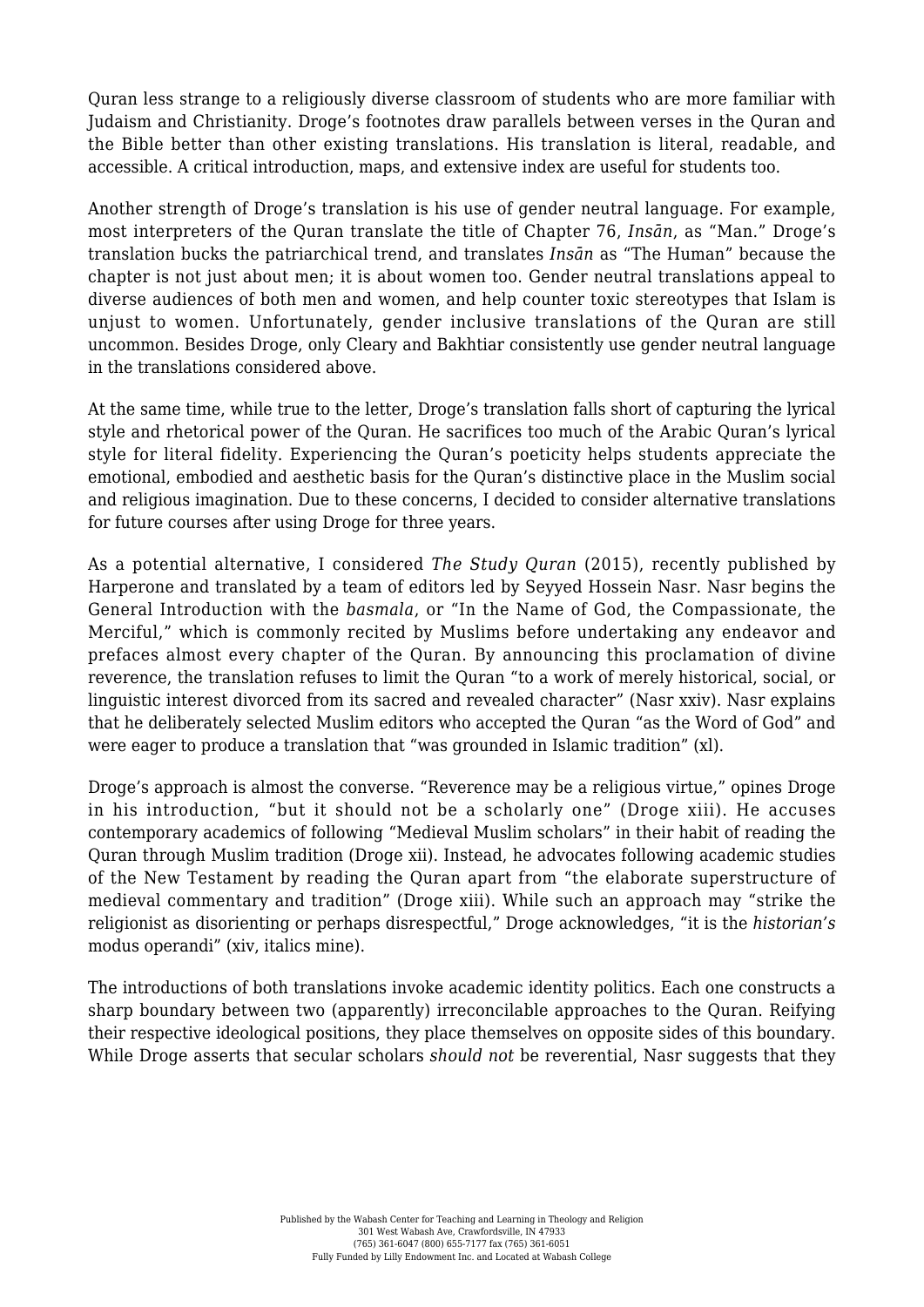*cannot* be reverential. Yet both claims are suspect. An academic scholar, whether Muslim or non-Muslim, may certainly revere the Quran *and* maintain critical distance. That Nasr himself acknowledges having consulted the widely acclaimed Quran translation of A. J. Arberry, a non-Muslim, attests to this possibility (Nasr xlii). The boundary that both Droge and Nasr construct is not so well-defined, afterall. Isn't the underlying spirit of a translation to cross cultural boundaries, not create more?

Despite the polarizing identity politics, both translations share a common objective: an appreciation of what Droge calls, "the human and contingent aspects of the text" (xiv). As Droge lets the Quran speak for itself, *The Study Quran* showcases the diverse opinions of Muslim Quran commentators. Neither translation claims that there is only one way to read the Quran.

While initially turned off by the stuffy King James brand of English, I gradually came to appreciate *The Study Quran* translation. Despite being hampered by thee's, thou's and thy's, it comes close to emulating the Arabic Quran's remarkable linguistic economy and lyricism, and improves upon the readability of its predecessors that employ a similar style [Pickthall (1910); Ali (1934); Arberry (1955)]. For example, the decision of the editors to translate the preeminent divine attribute, *Al-Rahmān*, as the "Compassionate" instead of the usual "Merciful" or "Beneficent" resonates more deeply with a contemporary audience seeking a reminder of God's presence in the world.

The accompanying commentary pushes the book's length to nearly 2000 pages. The extensive commentary makes it appropriate for introductory or advanced undergraduate and graduate courses. Students may consult the commentary during class or when writing a research paper. At the same time, I am wary of students depending on the commentary as an intellectual crutch; I prefer that they cultivate their own interpretive lens. Despite its intimidating length, the physical book itself is portable due to thin printing paper. It also sells for an affordable (discounted) price on Amazon.com, and is a practical choice for a college textbook.

Yet, despite these virtues, I believe the editors of the Study Quran missed an opportunity to make this Quran translation more accessible to a broader audience. While some may dislike subjecting the Quran to Biblical standards, the editors of the Study Quran may have emulated the New Revised Standard Version (NSRV) of the Bible, also the basis for the HarperCollins Study Bible. The editors of the NSRV made a few key adjustments that retained the formality of the original but also appealed to a contemporary audience. First, they removed anachronisms such as "thy" "thee" or "thou" from the Revised Standard Version so that the Biblical English came closer to contemporary spoken English. They also sought gender inclusive translations. In verses where "he" stood in for both men and women, they replaced it with gender neutral language. Had the translators of the Study Quran made similar adjustments they would have created a majestic translation that better appealed to younger generations of readers like the students I teach.

I still plan to experiment with using *The Study Quran* in my courses, although I remain unsure